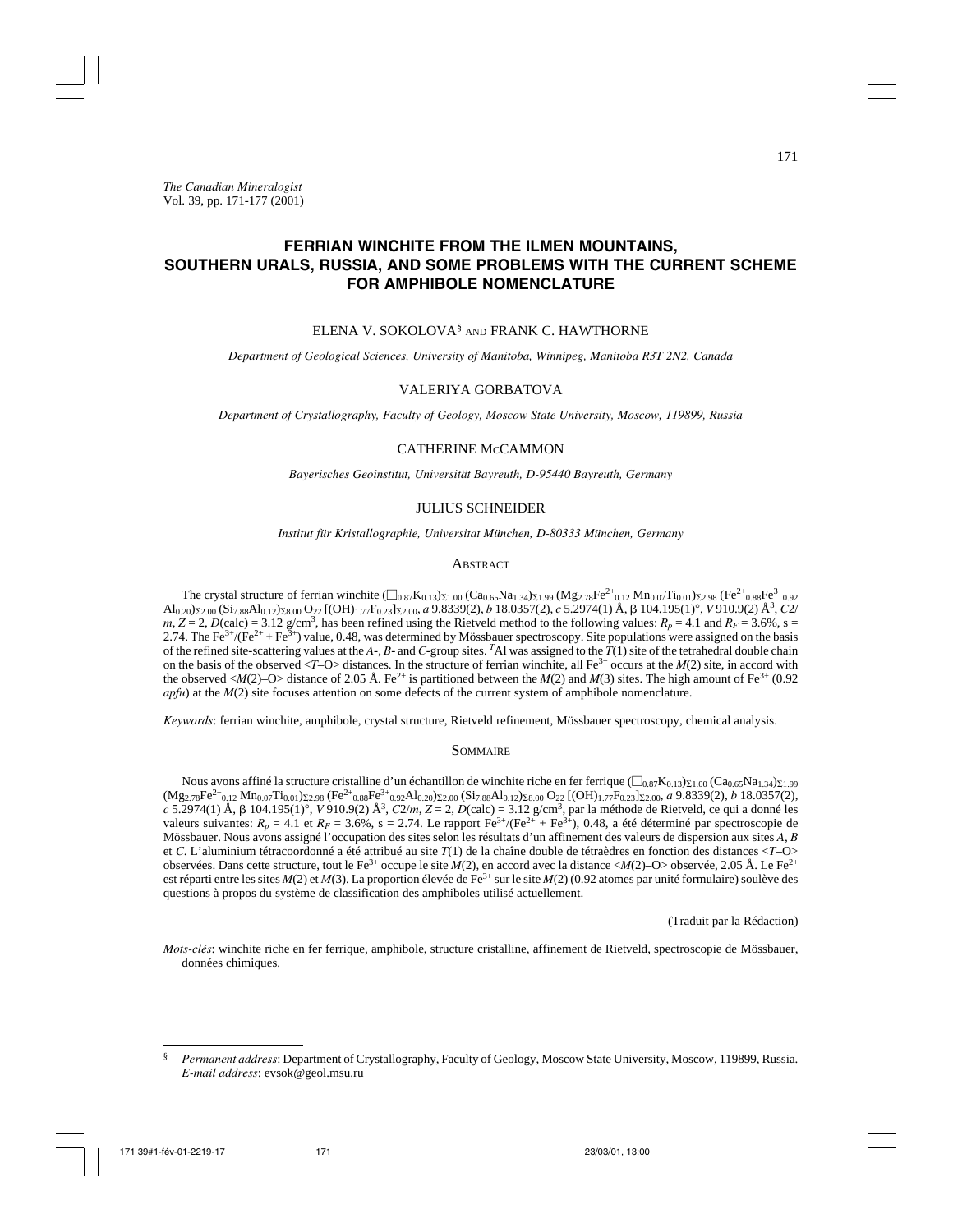### **INTRODUCTION**

Until now, winchite, ideally (CaNa)  $Mg_4$  (Al, Fe<sup>3+</sup>)  $\mathrm{Si}_8\mathrm{O}_{22}$  (OH)<sub>2</sub>, has been insufficiently studied, and there is a lack of information on this species. Chemical data are very contradictory (Bilgrami 1955, Nayak & Leake 1975). Wylie & Huggins (1980) reviewed previously published data and concluded that many previously identified samples of "winchite" are not winchite at all: for example, "of the seven analyses of 'winchite' listed by Nayak & Leake (1975), only one referred to a winchite". Ferrian winchite, a silica-rich sodic–calcic amphibole,  $(\square_{0.87}K_{0.13})_{\Sigma1.00}$   $(Ca_{0.65}Na_{1.34})_{\Sigma1.99}$   $(Mg_{2.78})$  $Fe^{2+}_{0.12}Mn_{0.07}Ti_{0.01}$ )  $\Sigma_{2.98}$  (Fe<sup>2+</sup><sub>0.88</sub>Fe<sup>3+</sup><sub>0.92</sub>Al<sub>0.20</sub>)  $\Sigma_{2.00}$  $(Si_{7.88}Al_{0.12})_{\Sigma 8.00}$  O<sub>22</sub> [(OH)<sub>1.77</sub>F<sub>0.23</sub>]<sub> $\Sigma$ 2.00</sub>, was recently found in a contact zone of the Ilmen alkaline massif, Ilmen Mountains, southern Urals, Russia. From the same locality, potassic-ferrisadanagaite  $(K,Na)$  Ca<sub>2</sub>  $(Fe^{2+}, Mg)_3$   $(Fe^{3+}, Al)_2$  [Si<sub>5</sub>Al<sub>3</sub>O<sub>22</sub>] (OH)<sub>2</sub>, a new mineral of the amphibole group, was first described (Bazhenov *et al*. 1999, Sokolova *et al*. 2000a). Details of the geology and mineralogy of the locality are given by Bazhenov *et al*. (1999). In contrast to the chemically homogeneous potassic-ferrisadanagaite, ferrian winchite samples show wide variation in chemical composition. In this paper, we present results of a structure investigation of ferrian winchite by Rietveld refinement and Mössbauer spectroscopy.

# EXPERIMENTAL DETAILS

### *Mössbauer spectroscopy*

A sample of ferrian winchite was ground gently in an agate mortar with acetone, and mixed with benzophenone to reduce preferred orientation of the crystallites. The Mössbauer-absorber thickness for the sample was  $5 \text{ mg}$  Fe/cm<sup>3</sup>. The spectrum was collected at room temperature (293 K) on a conventional transmission Mössbauer spectrometer.

The spectrum of ferrian winchite is typical of those for amphiboles, and was fitted to two Voigt doublets corresponding to  $Fe<sup>2+</sup>$  and one Voigt doublet corresponding to  $\overline{Fe}^{3+}$ . Component areas and widths of the doublets were constrained to be equal, and the Lorentzian linewidth of the Voigt lineshape was fixed at the natural value of 0.195 mm/s. For  $\vec{Fe}^{2+}$  (I) and (II), the center shifts are 1.150(5) and 1.071(6) mm/s (relative to  $\alpha$ -Fe), the quadrupole splittings are 2.809(5) and 2.27(4) mm/s, the Gaussian standard deviations are 0.088(3) and 0.19(2) mm/s, and the relative areas are 36 and 16%, respectively. For Fe<sup>3+</sup>, the center shift is  $0.385(5)$  mm/ s (relative to  $\alpha$ -Fe), the quadrupole splitting is 0.478(5) mm/s, the Gaussian standard deviation is 0.082(2) mm/ s, and the relative area is 48%.

# *X-ray powder diffraction*

Powder diffraction was used because of the fibrous nature of the crystals of ferrian winchite (Fig. 1). Powder-diffraction data were collected on a focusing STOE– STADIP diffractometer*,* equipped with a curved Ge (111) primary monochromator that produces monochromatic Mo $K\alpha_1$  radiation ( $\lambda = 0.70926$  Å) with a minimum FWHM of 0.08°, according to the procedure of Wölfel (1981). The sample was contained in a quartz capillary, which was rotated to minimize preferred orientation. Diffracted intensities were collected in stepwise-overlapping mode of a linear position-sensitive detector with about 5° acceptance angle and 0.02°



FIG. 1. SEM image of fibrous crystals of ferrian winchite. The scale bar represents  $200 \mu m$ .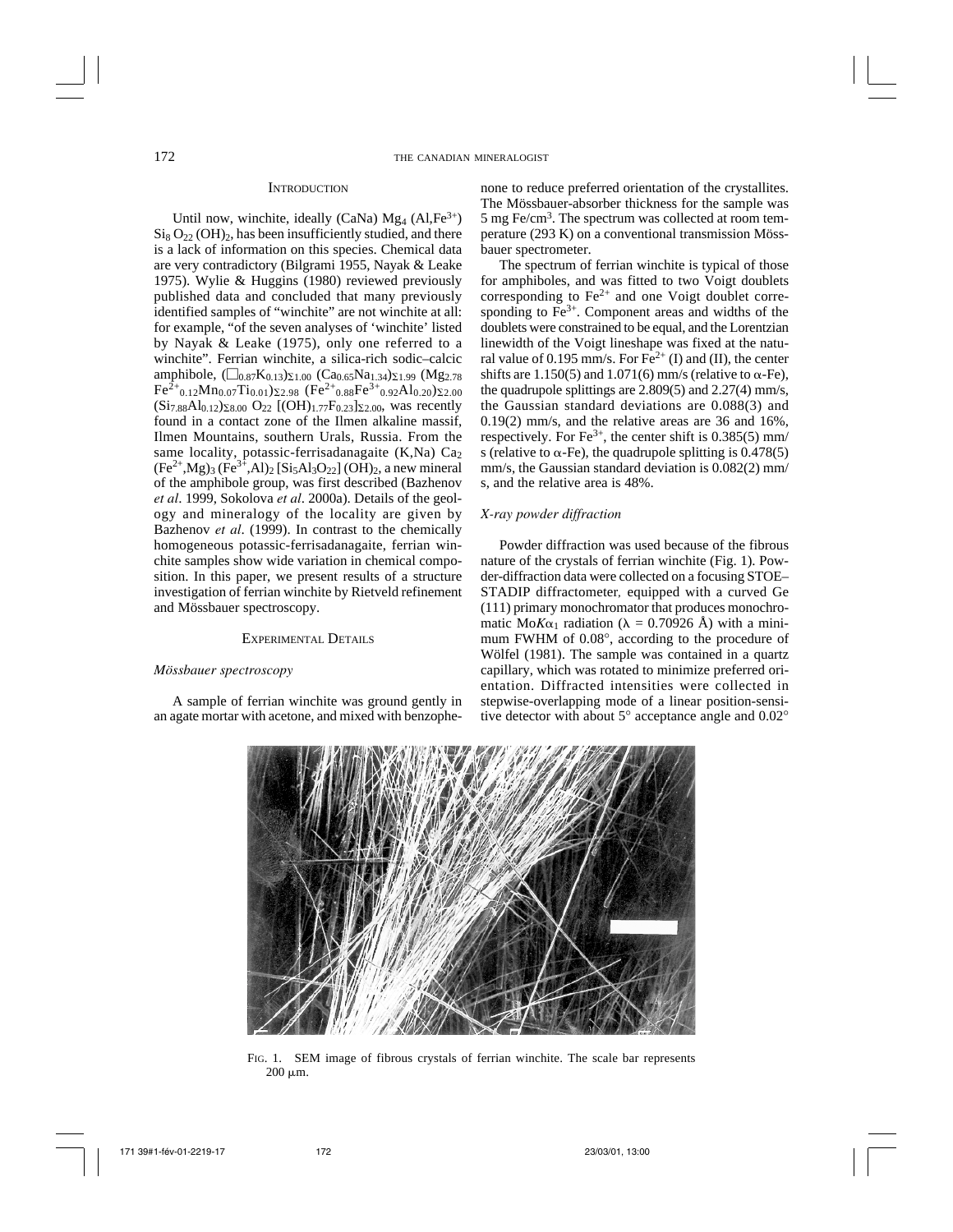|                                        | Ferrian winchite | Quartz     |
|----------------------------------------|------------------|------------|
| a (Å)                                  | 9.8339(2)        | 4.915(1)   |
| b (Å)                                  | 18.0357(2)       |            |
| c (Å)                                  | 5.2974(1)        | 5.401(1)   |
| $\beta$ <sup>o</sup> )                 | 104.195(1)       |            |
| $V(A^3)$                               | 910.9(2)         | 113.0(4)   |
| Z                                      | $\overline{2}$   | 3          |
| Space group                            | C2/m             | P3,21      |
| $D_{\text{calc}}$ (g/cm <sup>3</sup> ) | 3.12             | 2.65       |
| $2\theta$ (°)-range                    | 2.00-54.98       | 2.00-54.98 |
| Asymmetry, $2\theta$ <sup>o</sup> )    | < 30             |            |
| Bragg reflections                      | 1137             | 126        |
| Refined parameters                     | 65               | 5          |
| $R_{p}$ (%)                            | 4.13             | 4.13       |
| $R_{wp}$ (%)                           | 5.79             | 5.79       |
| $R_{exp}$ (%)                          | 2.11             | 2.11       |
| $R_{B}$ (%)                            | 4.25             | 7.19       |
| $R_{F}$ (%)                            | 3.63             | 7.03       |
| $s^*$                                  | 2.74             | 2.74       |
| DWD**                                  | 0.52             | 0.52       |
| $\sigma^{***}_{x}$                     | 1.956            | 1.956      |
| Wt.%                                   | 96.50(1)         | 3.50(1)    |

\*s =  $R_{wp}/R_{exp}$  - expected value of  $R_{wp}$ <br>\*\**DWD*: Durbin-Watson *d* statistic (Hill & Flack 1987),

\*\*\* o.: multiplier for the E.S.D.'s (Berar & Lelann 1991)

channel (Wölfel 1983); the yield was 2650 data points in the range  $2.00 < 2\theta \le 54.98^\circ$  (see Table 1).

A Rietveld refinement of the ferrian winchite structure, using the atom coordinates for strontian potassicrichterite (Sokolova *et al.* 2000b) as a starting model, was done with the Wyriet 3.3 program (Schneider 1989) using a Pearson VII reflection-profile function. The reflection profiles were fitted over six full-width-at-halfmaximum (FWHM) values. Graphical modeling of background was used, and asymmetry was refined for reflections with  $2\theta < 30^\circ$ . Occupancies of the *A* and *M* sites were refined.

The refinement was complicated by the presence of quartz in the sample. Besides joint instrumental and profile parameters, scale factor and cell parameters were refined for quartz.

#### **RESULTS**

#### *Mössbauer spectroscopy*

The  $Fe<sup>2+</sup>$  absorption consists of strongly overlapped doublets, and the parameters cannot be determined precisely (Fig. 2). However, the resulting parameters are typical for  $Fe^{2+}$  occupying one or more of the  $M(1)$ , *M*(2) and *M*(3) sites in the amphibole structure, but reliable site-distributions for  $Fe<sup>2+</sup>$  cannot be determined owing to line overlap. There is no detectable evidence of Fe<sup>2+</sup> occupying the  $M(4)$  site. The Fe<sup>3+</sup> absorption was



FIG. 2. Room-temperature Mössbauer spectrum of ferrian winchite showing a fit to two Fe<sup>2+</sup> doublets (unshaded) and one Fe3+ doublet (shaded).

fitted to a single quadrupole doublet, and an  $Fe^{3+}/\Sigma Fe$ ratio of 0.48 was determined from the refined area-ratios.

# *Rietveld refinement*

Final results are characterized by  $R_{wp} = 0.058$ ,  $s = R_{wp}/R_{exp}$  (goodness of fit) of 2.74, Durbin–Watson *d*-statistic *DWD* (Hill & Flack 1987) of 0.52. All the estimated standard deviations have been multiplied by  $\sigma_{x}$  = 1.956 (Bérar & Lelann 1991) to correct for serial correlation. A quantitative analysis estimated the amount of admixed quartz as 3.5(1) wt.%. The refined powder pattern is shown in Figure 3. Table 2 presents atom coordinates and isotropic-displacement factors, Table 3 lists selected interatomic distances and angles, and Table 4 gives the refined site-scattering values.

### **DISCUSSION**

### *Site populations*

The refined site-scattering values are given in Table 4 in terms of *epfu* (electrons per formula unit). The value for *M*(1) indicates that this site is completely occupied by Mg. The site scattering at *M*(2) is extremely high, relative to the values at the *M*(1) and *M*(3) sites, indicating that the strong scatterers in the unit formula, specifically Fe, are concentrated at *M*(2). Most amphiboles have their higher-valence *C*-group cations ordered at  $M(2)$ ; consequently, we assigned  $\overline{F}e^{2+}$ ,  $\overline{F}e^{3+}$ , Ti and Al to *M*(2) in accord with the refined site-scattering value. Ferrous iron, Mn and Mg were assigned to the *M*(3) site to produce the refined site-scattering value (Table 4).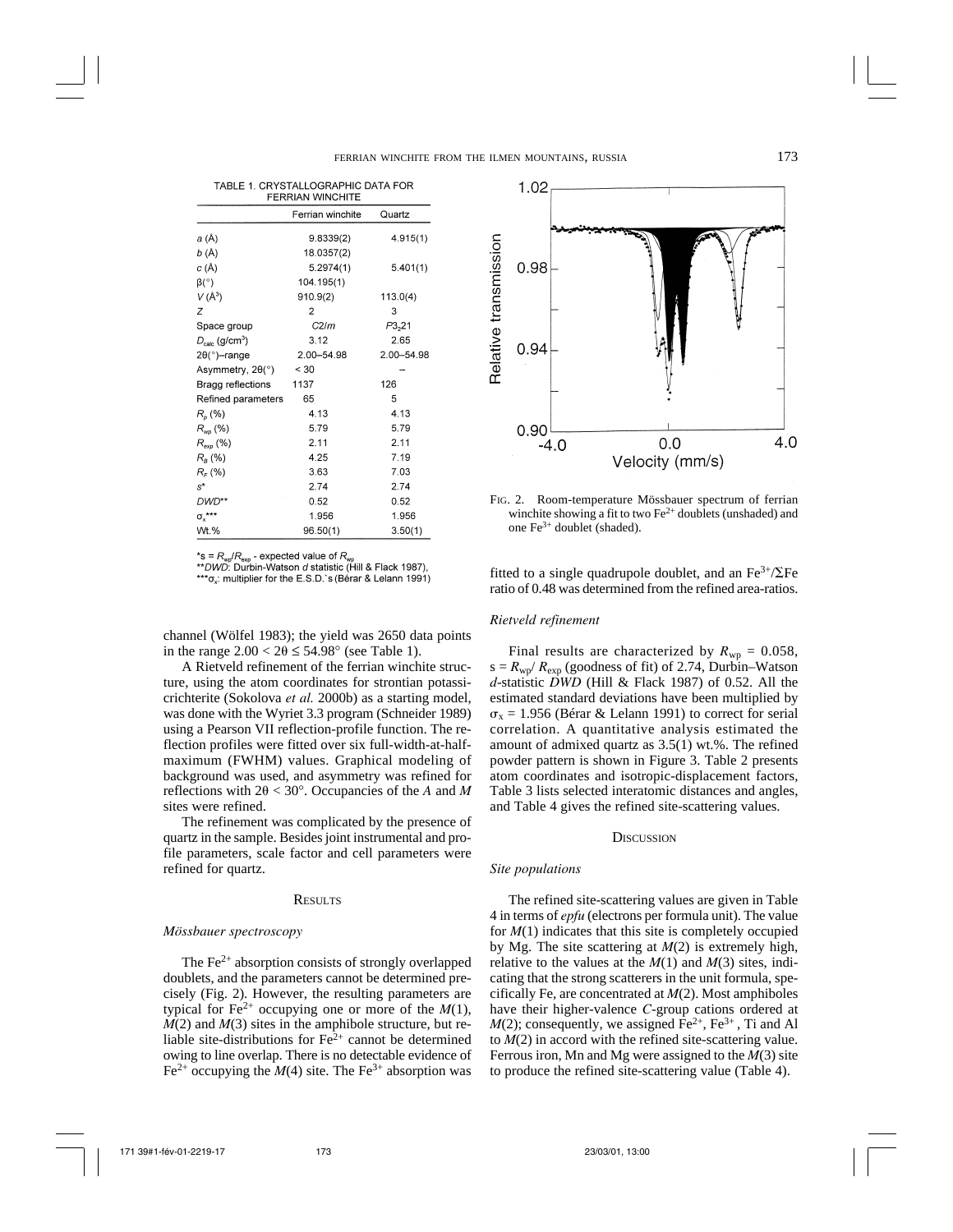TABLE 2 FINAL ATOM PARAMETERS FOR FERRIAN WINCHITE

|      | x        | у         | z        | $B_{iso}$ ( $\AA^2$ ) |  |  |
|------|----------|-----------|----------|-----------------------|--|--|
| T(1) | 0.275(1) | 0.0858(4) | 0.302(2) | 1.0(2)                |  |  |
| T(2) | 0.289(1) | 0.1746(1) | 0.801(2) | 0.8(2)                |  |  |
| M(1) | 0        | 0.0887(8) | 0.5      | 0.6(3)                |  |  |
| M(2) | 0        | 0.1784(4) | 0        | 0.6(5)                |  |  |
| M(3) | 0        | 0         | 0        | 0.3(4)                |  |  |
| M(4) | 0        | 0.2761(8) | 0        | 1.4(4)                |  |  |
| А    | 0        | 0.5       | 0        | 2.0(4)                |  |  |
| O(1) | 0.111(1) | 0.089(2)  | 0.216(8) | 0.7(4)                |  |  |
| O(2) | 0.119(2) | 0.174(1)  | 0.730(3) | 1.4(4)                |  |  |
| O(3) | 0.107(2) | 0         | 0.709(4) | 0.6(6)                |  |  |
| O(4) | 0.366(2) | 0.2513(1) | 0.789(2) | 1.7(6)                |  |  |
| O(5) | 0.351(2) | 0.1254(8) | 0.077(4) | 1.2(5)                |  |  |
| O(6) | 0.328(2) | 0.1141(8) | 0.592(4) | 1.6(6)                |  |  |
| O(7) | 0.345(2) | 0         | 0.319(6) | 1.3(7)                |  |  |
|      |          |           |          |                       |  |  |

| TABLE 3. SELECTED INTERATOMIC DISTANCES (Å) AND |
|-------------------------------------------------|
| ANGLES (°) FOR FERRIAN WINCHITE                 |

| $T(1) - O(1)$       | 1.66(1)  | $M(2)$ -O(1) x2 |                | 2.12(3)  |
|---------------------|----------|-----------------|----------------|----------|
| $T(1) - O(5)$       | 1.65(2)  | $M(2)$ -O(2)    | x <sub>2</sub> | 2.06(1)  |
| $T(1)-O(6)$         | 1.62(2)  | $M(2)$ –O(4)    | x2             | 1.96(1)  |
| $T(1) - O(7)$       | 1.650(7) | $$              |                | 2.05     |
| $<$ T(1)-O>         | 1.65     |                 |                |          |
|                     |          | $M(3)-O(1)$     | ×4             | 2.11(3)  |
| $T(2)$ -O(2)        | 1.61(2)  | $M(3) - O(3)$   | ×2             | 2.06(2)  |
| $T(2)-O(4)$         | 1.58(1)  | $$              |                | 2.09     |
| $T(2)$ –O(5)        | 1.68(1)  |                 |                |          |
| $T(2)$ -O(6)        | 1.63(1)  | $M(4) - O(2)$   | ×2             | 2.35(2)  |
| $T(2)-O$            | 1.63     | $M(4)-O(4)$     | ×2             | 2.30(1)  |
|                     |          | $M(4)-O(5)$     | x2             | 2.95(1)  |
| $M(1) - O(1)$<br>×2 | 2.06(3)  | $M(4)$ -O(6) ×2 |                | 2.68(1)  |
| $M(1) - O(2)$<br>×2 | 2.12(1)  | $$              |                | 2.57     |
| $M(1) - O(3)$<br>×2 | 2.07(1)  |                 |                |          |
| $$                  | 2.08     | $A-O(5)$        | $\times 4$     | 2.77(1)  |
|                     |          | $A-O(6)$        | ×4             | 3.13(1)  |
| $O(5)-O(6)-O(5)$    | 169.0(2) | $A-O(7)$        | ×2             | 2.539(2) |
| $T(1)-O(5)-T(2)$    | 136.7(6) | $<$ A $-$ O>    |                | 2.87     |
| $T(1)-O(6)-T(2)$    | 141.0(2) |                 |                |          |
| $T(1)-O(7)-T(1)$    | 139.1(6) |                 |                |          |

Hawthorne (1983) derived equations between the observed mean bond-lengths and the constituent ionic radii for the  $M(1)$ ,  $M(2)$  and  $M(3)$  sites in the  $C2/m$ amphiboles. Using the site populations of Table 4, the calculated  $\langle M-O \rangle$  distances for the  $M(1)$ ,  $M(2)$  and *M*(3) sites are 2.08, 2.06 and 2.08 Å, respectively, in reasonably good agreement with the observed values of 2.08, 2.05 and 2.09 Å (Table 3).

# *Chemical composition*

The chemical composition is given in Table 5; FeO and  $Fe<sub>2</sub>O<sub>3</sub>$  contents were determined from wet-chemical data by A.G. Bazhenov. As mentioned above, ferrian winchite shows extensive compositional heterogeneity.

TABLE 4 REFINED SITE-SCATTERING VALUES (enfu) AND ASSIGNED SITE-POPULATIONS (apfu) FOR FERRIAN WINCHITE

|           | Refined<br>site-scattering | Site-population *                                                                      | Calculated<br>site-scattering |
|-----------|----------------------------|----------------------------------------------------------------------------------------|-------------------------------|
| $M(1)$ 24 |                            | 2.00 Mg                                                                                | 24                            |
| M(2)      | 49.4                       | $0.92 \text{ Fe}^{3+} + 0.87 \text{ Fe}^{2+} + 0.20 \text{ Al} + 0.01 \text{ Ti}$ 49.4 |                               |
| M(3)      | 14.8                       | $0.13 \text{ Fe}^{2+} + 0.79 \text{ Mg} + 0.07 \text{ Mn}$                             | 14.6                          |
| M(4)      | 27.9                       | $1.34$ Na <sup>*</sup> + 0.66 Ca                                                       | 27.9                          |
| А         | 2.47                       | 0.13K                                                                                  | 2.47                          |

 $A + Na + Ma$ 

TABLE 5. CHEMICAL COMPOSITION AND FORMULA UNIT (apfu) FOR FERRIAN WINCHITE

| Bazhenov (pers. commun.)       |         |                   |      | This work * |      |
|--------------------------------|---------|-------------------|------|-------------|------|
| SiO <sub>2</sub>               | 54.52   | Si                | 7.78 | Si          | 7.80 |
| TiO <sub>2</sub>               | 0.08    | $^{[4]}$ Al       | 0.22 | $[4]$ Al    | 0.20 |
| Al <sub>2</sub> O <sub>3</sub> | 2.33    | ΣT                | 8.00 | ΣT          | 8.00 |
| Fe <sub>2</sub> O <sub>3</sub> | 9.33    |                   |      |             |      |
| FeO                            | 8.08    | <sup>[6]</sup> AI | 0.17 | $^{[6]}$ Al | 0.20 |
| MnO                            | 0.61    | Ti                | 0.01 | Ti          | 0.01 |
| MgO                            | 13.67   | $Fe3+$            | 1.00 | $Fe3+$      | 0.92 |
| CaO                            | 4.44    | $Fe2+$            | 0.96 | $Fe2+$      | 1.00 |
| Na <sub>2</sub> O              | 4.75    | Mn                | 0.07 | Mn          | 0.07 |
| K,O                            | 0.63    | Mg                | 2.91 | Mg          | 2.79 |
| H,O                            | 1.75    | ΣC                | 5.12 | ΣC          | 4.99 |
| F                              | 0.75    |                   |      |             |      |
| $F = O$                        | $-0.32$ | Сa                | 0.68 | Mg          | 0.29 |
| Total                          | 100.62  | Na                | 1.31 | Ca          | 0.66 |
|                                |         | ΣΒ                | 1.99 | Na          | 1.05 |
|                                |         |                   |      | ΣΒ          | 2.00 |
|                                |         | κ                 | 0.12 |             |      |
|                                |         | ΣΑ                | 0.12 | Κ           | 0.13 |
|                                |         |                   |      | ΣΑ          | 0.13 |
|                                |         | OН                | 1.66 |             |      |
|                                |         | F                 | 0.34 | он          | 1.77 |
|                                |         |                   |      | F           | 0.23 |

Chemical composition determined by wet-chemical analysis (wt.%)

\* derived from structure refinement (see text) and Mössbauer spectroscopy

Originally, the sample in question was considered as a possible new species, *i.e.*, "ferriwinchite". However, both site-refinement results and Mössbauer spectroscopy indicate a lower amount of  $Fe<sup>3+</sup>$  than in the wetchemical data (Table 5). The unit formula shown in Table 5 (this work) was derived from the results of the site-scattering refinement combined with the Mössbauer results, aspects of the wet-chemical data (Table 5), and stereochemical features of the structure.

In the unit formula of Table 5 (this work), the Ti and Mn contents were assigned from the bulk chemical composition of A.G. Bazhenov. The unit formula recalculated from this latter analysis indicates only K at the *A* site and Ca and Na<sup>\*</sup> (= Na + Mg) at the  $M(4)$  site. The refined site-scattering values were interpreted accord-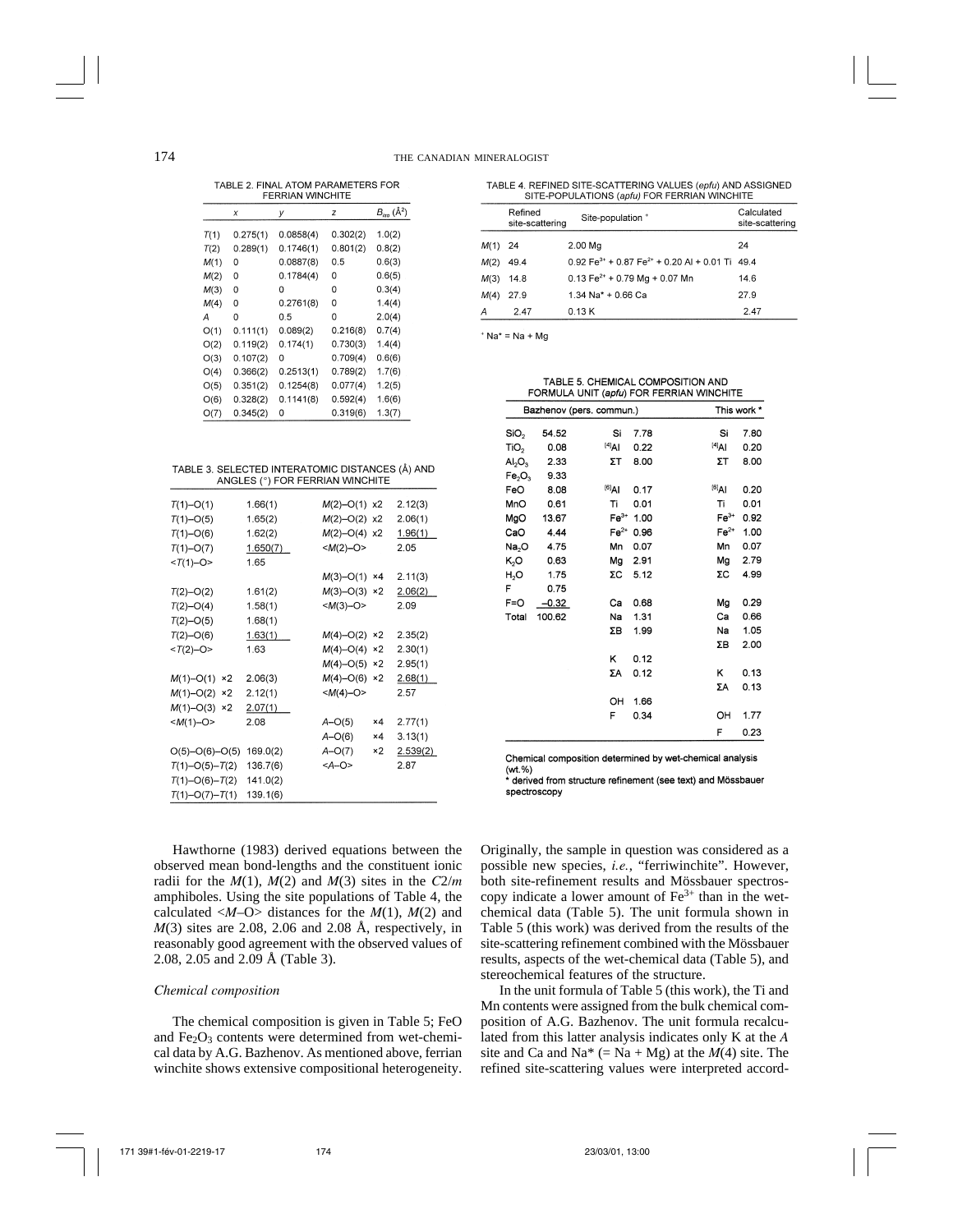

FIG. 3. The X-ray powder-diffraction pattern for ferrian winchite: the observed pattern is shown by the small circles (dots), the calculated pattern is the continuous line, the vertical lines show the positions of all Bragg reflections for ferrian winchite and quartz (below); at the bottom, there is the difference (observed minus calculated) pattern.

ingly, and the resultant cation occupancies (Table 4) are in good accord with the unit formula of Bazhenov reported in Table 5. The *C*-group cations were derived as the sum of the  $M(1,2,3)$  site-populations (Table 4). The <*T*–O> distances indicate that *T*(2) is occupied totally by Si, and that the *T*(1) site contains 0.20 Al *pfu* (per formula unit) according to the curve of Hawthorne (1983). The resulting formula was made neutral by assigning the Na<sup>\*</sup> (= Na + Mg) at  $M(4)$  accordingly (Table 4). This amphibole is ferrian winchite.

# *Winchite*

Characterization of this particular ferrian winchite raises some interesting points with regard to amphibole classification. The current classification for amphiboles (Leake *et al.* 1997) defines end-member winchite as follows:

$$
\Box
$$
 (CaNa) Mg<sub>4</sub> (Al,Fe<sup>3+</sup>) Si<sub>8</sub> O<sub>22</sub> (OH)<sub>2</sub>

*This is not an end member* as an end member has to have a fixed composition, otherwise it can be resolved into two (or possibly more) components of fixed composition that will be different end-members. Thus the winchite "end-member" defined above is intermediate between

$$
\Box
$$
 (CaNa) Mg<sub>4</sub> Al Si<sub>8</sub> O<sub>22</sub> (OH)<sub>2</sub>

and

$$
\Box
$$
 (CaNa) Mg<sub>4</sub> Fe<sup>3+</sup> Si<sub>8</sub> O<sub>22</sub> (OH)<sub>2</sub>.

These two compositions are fixed and hence should be formally regarded as end members from an algebraic perspective.

There are several amphibole compositions that are formally defined as end members by Leake *et al.* (1997) that have variable composition: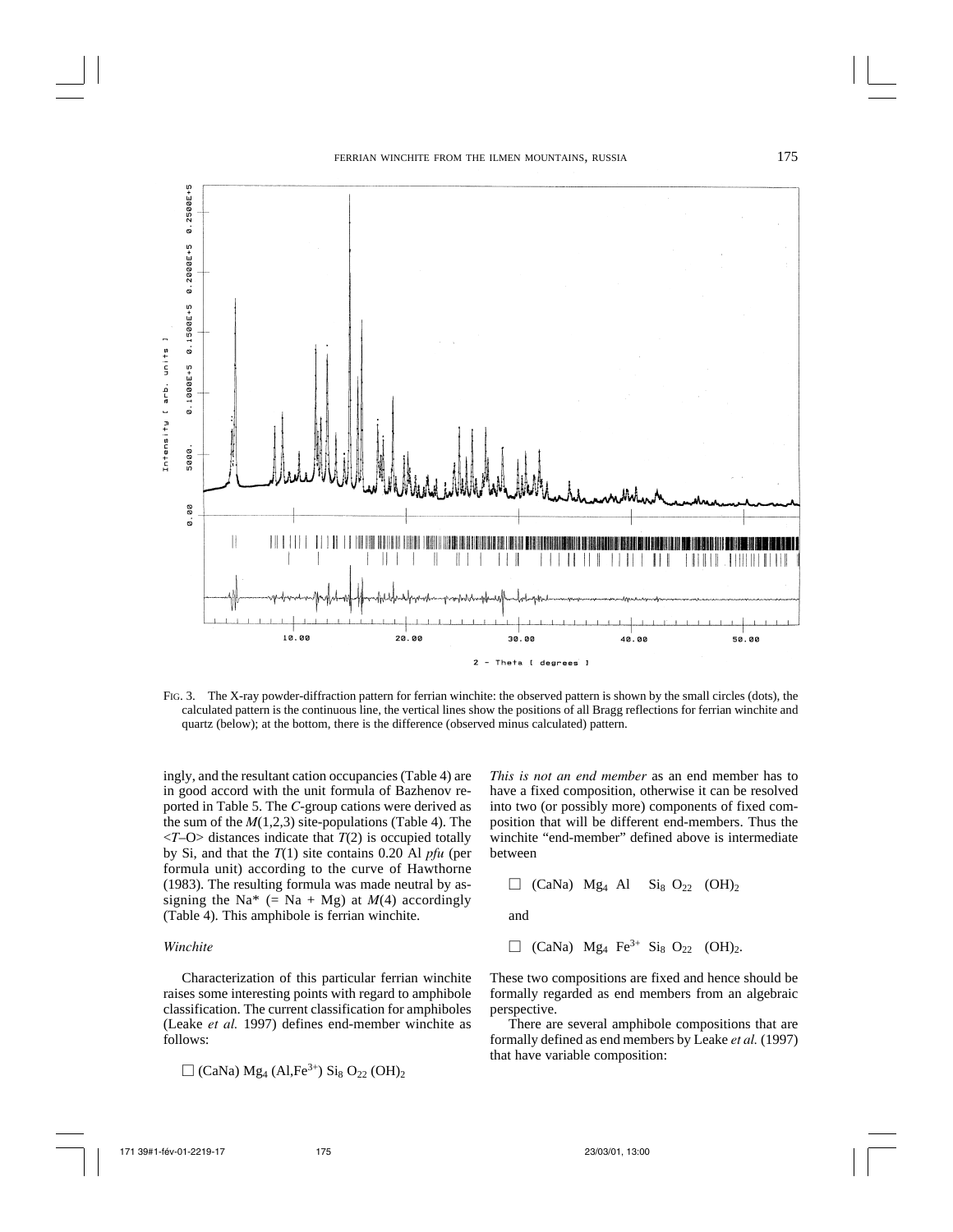Magnesiosadanagaite  $NaCa<sub>2</sub>$   $[Mg<sub>3</sub>(Fe<sup>3+</sup>, Al)<sub>2</sub>]$   $(Si<sub>5</sub>Al<sub>3</sub>)O<sub>22</sub>(OH)<sub>2</sub>$ Sadanagaite  $NaCa<sub>2</sub> [Fe<sup>2+</sup><sub>3</sub>(Fe<sup>3+</sup>, Al)<sub>2</sub>] (Si<sub>5</sub>Al<sub>3</sub>)O<sub>22</sub>(OH)<sub>2</sub>$ Magnesiohornblende  $\overline{\Box}$ Ca<sub>2</sub> [Mg<sub>4</sub>(Al,Fe<sup>3+</sup>)] (Si<sub>7</sub>Al)O<sub>22</sub>(OH)<sub>2</sub> Ferrohornblende  $\Box$ Ca<sub>2</sub> [Fe<sup>2+</sup><sub>4</sub>(Al,Fe<sup>3+</sup>)] (Si<sub>7</sub>Al)O<sub>22</sub>(OH)<sub>2</sub> Winchite  $\Box$ (CaNa) [Mg<sub>4</sub>(Al,Fe<sup>3+</sup>)] Si<sub>8</sub>O<sub>22</sub>(OH)<sub>2</sub> Ferrowinchite  $\Box$ (CaNa) [Fe<sup>2+</sup><sub>4</sub>(Al,Fe<sup>3+</sup>)] Si<sub>8</sub>O<sub>22</sub>(OH)<sub>2</sub> Magnesiokatophorite  $Na(CaNa)$  [Mg<sub>4</sub>(Al,Fe<sup>3+</sup>)] (Si<sub>7</sub>Al)O<sub>22</sub>(OH)<sub>2</sub> Katophorite  $Na(CaNa) [Fe<sup>2+</sup><sub>4</sub>(Al,Fe<sup>3+</sup>)] (Si<sub>7</sub>Al)O<sub>22</sub>(OH)<sub>2</sub>$ Kozulite  $NaNa<sub>2</sub> [Mn<sup>2+</sup><sub>4</sub>(Fe<sup>3+</sup>, Al)] Si<sub>8</sub>O<sub>22</sub>(OH)<sub>2</sub>$ 

All of these compositions are solid solutions between distinct Al and  $Fe<sup>3+</sup>$  end-members.

Consider the composition  $\Box$  (CaNa) (Mg<sub>4</sub>Fe<sup>3+</sup>) Si<sub>8</sub>  $O_{22}$  (OH)<sub>2</sub>; this has the name winchite under the current scheme of classification. Consider now the composition  $\Box$  (Ca<sub>0.99</sub>Na<sub>1.01</sub>) (Mg<sub>3.99</sub>Fe<sup>3+</sup><sub>1.01</sub>) Si<sub>8</sub> O<sub>22</sub> (OH)<sub>2</sub>; according to the current scheme, this will have the name "ferriwinchite" as  $Fe^{3+} > 1.00$  *apfu* (atoms per formula unit). So now we are left with the question as to what is the end-member composition of "ferriwinchite". It must have an end-member composition as it is a distinct name; however, the end-member composition cannot be  $\Box$  (CaNa) (Mg<sub>4</sub>Fe<sup>3+</sup>) Si<sub>8</sub> O<sub>22</sub> (OH)<sub>2</sub> as this composition has  $Fe^{3+} \nless 1.00$  *apfu*. Taking the  $Fe^{3+}$  content to 2 *apfu* produces amphiboles that are not of a winchite-like composition. It is apparent that we have an inconsistency in the current nomenclature scheme with regard to this point.

In the sodic amphiboles, it is instructive to consider the following two sets of compositions:

Eckermannite

NaNa<sub>2</sub> (Mg<sub>4</sub>Al)  $\text{Si}_8\text{O}_{22}(\text{OH})_2$ Magnesio-arfvedsonite  $NaNa<sub>2</sub>(Mg<sub>4</sub>Fe<sup>3+</sup>) Si<sub>8</sub>O<sub>22</sub>(OH)<sub>2</sub>$ Ferro-eckermannite NaNa<sub>2</sub> (Fe<sup>2+</sup><sub>4</sub>Al) Si<sub>8</sub>O<sub>22</sub>(OH)<sub>2</sub> Arfvedsonite  $NaNa<sub>2</sub> (Fe<sup>2+</sup><sub>4</sub>Fe<sup>3+</sup>) Si<sub>8</sub>O<sub>22</sub>(OH)<sub>2</sub>$ 

In these particular cases, the Al and  $Fe<sup>3+</sup>$  end-members are identified appropriately. There seems no reason why kozulite and "aluminokozulite" should not likewise be defined as the corresponding  $Fe<sup>3+</sup>$  and Al end-member compositions, for example.

Of course, the problem arises by trying to define the prefix *ferri* in terms of the amount of Fe<sup>3+</sup> *pfu*. In principle, the same problems would arise with  $Fe<sup>2+</sup>$  and Mg if compositions were defined in terms of *apfu* of these variables. However, this is not the case for  $Fe^{2+}$  and Mg; compositional boundaries between species are defined by ratios between these components; *i.e.*, Mg / (Mg + Fe<sup>2+</sup>). Thus some end-members contain Mg<sub>3</sub> (*e.g.*, tschermakite) and others contain Mg<sub>5</sub> (*e.g.*, tremolite), and boundaries between Mg-dominant and  $Fe<sup>2+</sup>$ -dominant species occur at Mg /  $(Mg + Fe^{2+}) = 0.50$ , not at specific amounts of Mg *pfu*. Perhaps the use of Al / (Al  $+ \text{Fe}^{3+}$ ) = 0.50 as boundaries between "alumino" and "ferri" species is a better option here. However, this implies using a different set of principal reference-axes (*i.e.*, those involving the *A*-, *B*-, and *C*-group sites rather than those involving the *A*-, *B*- and *T*-group sites) for the nomenclature scheme. This issue is clearly a significant problem in the present system of nomenclature.

# ACKNOWLEDGEMENTS

We thank A.G. Bazhenov for the sample of ferrian winchite and corresponding chemical data, and L.A. Pautov for the SEM image of winchite fibers. This work was supported by the Russian Fund for Basic Research, grant 00–05–65399 to EVS, and Natural Sciences and Engineering Research Council of Canada grants to FCH.

# **REFERENCES**

- BAZHENOV, A.G., BAZHENOVA, L.F., KRINOVA, T.V. & KHVOROV, P.V. (1999): Potassicferrisadanagaite (K,Na)Ca<sub>2</sub>  $(Fe^{3+}, Mg)_3(Fe^{3+}, Al)_2[Si_5Al_3O_{22}] (OH)_2$ , a new mineral of the amphibole group (Ilmen Mountain, southern Urals). *Zap. Vser. Mineral. Obshchest.* **128**(4), 50-55 (in Russ.).
- BÉRAR, J.F. & LELANN, P. (1991): E.S.D.'s and estimated probable error obtained in Rietveld refinements with local correlations. *J. Appl. Crystallogr*. **24**, 1-5.
- BILGRAMI, S.A. (1955): Manganese amphiboles from Chikla, Bhandara district, India. *Mineral. Mag*. **30**, 633-644.
- HAWTHORNE, F.C. (1983): The crystal chemistry of the amphiboles. *Can. Mineral*. **21**, 173-480.
- HILL, R. & FLACK, H.D. (1987): The use of the Durbin–Watson *d* statistic in Rietveld analysis*. J. Appl. Crystallogr.* **20**, 356-361.
- LEAKE, B.E., WOOLEY, A.R., ARPS, C.E.S., BIRCH, W.D., GIL-BERT, M.C., GRICE, J.D., HAWTHORNE, F.C., KATO, A., KISCH, H.J., KRIVOVICHEV, V.G., LINTHOUT, K., LAIRD, J., MANDARINO, J.A., MARESCH, W.V., NICKEL, E.H., ROCK, N.M.S., SCHUMACHER, J.C., SMITH, D.C., STEPHENSON, N.C.N., UNGARETTI, L., WHITTAKER, E.J.W. & YOUZHI, G. (1997): Nomenclature of amphiboles: report of the Subcommittee on Amphiboles of the International Mineralogical Association, Commission on New Minerals and Mineral Names. *Can. Mineral*. **35**, 219-246.
- NAYAK, V.K. & LEAKE, B.E. (1975): On "winchite" from the original locality at Kajlidongri, India. *Mineral. Mag*. **40**, 395-399.